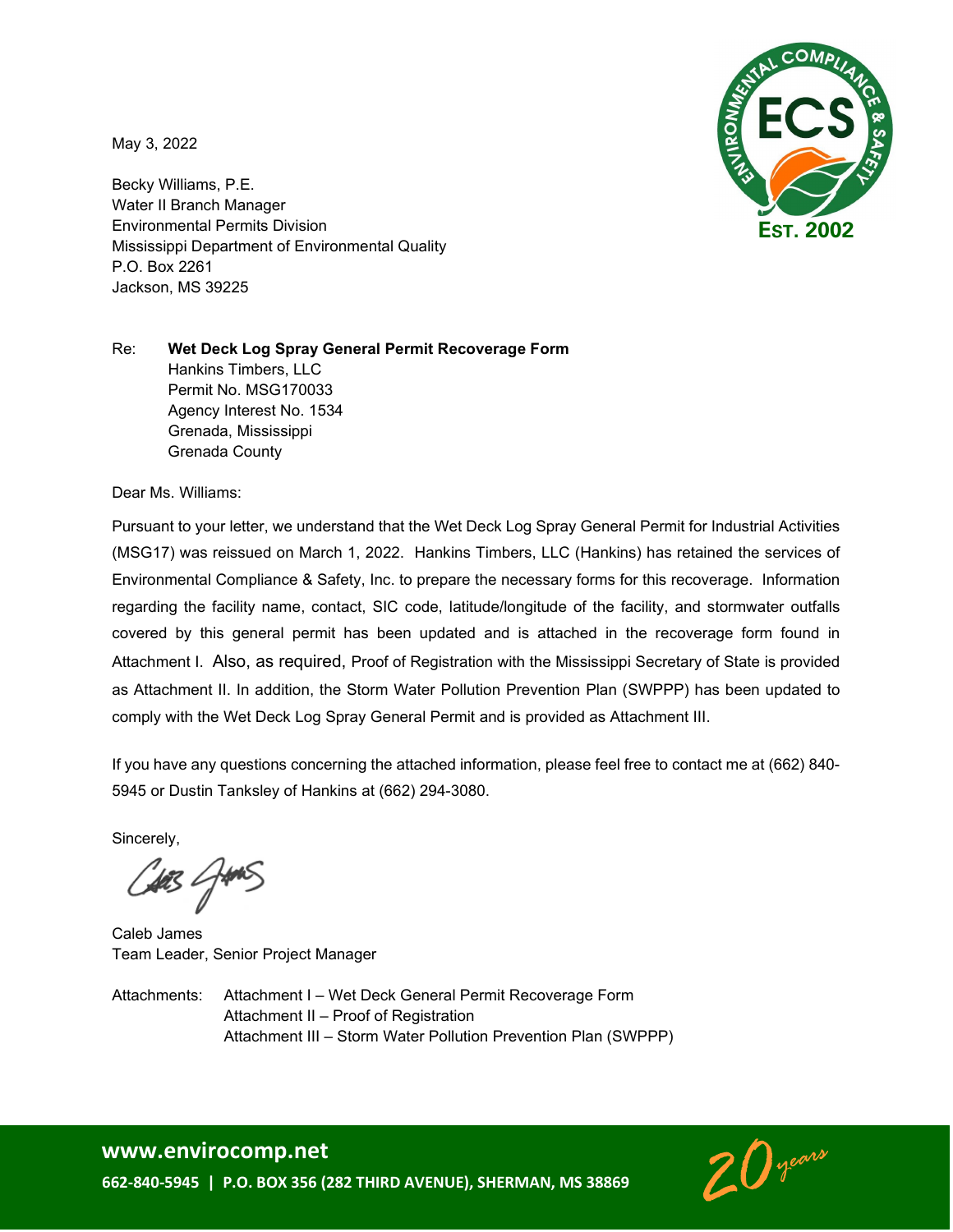# **ATTACHMENT I**

WET DECK GENERAL PERMIT RECOVERAGE FORM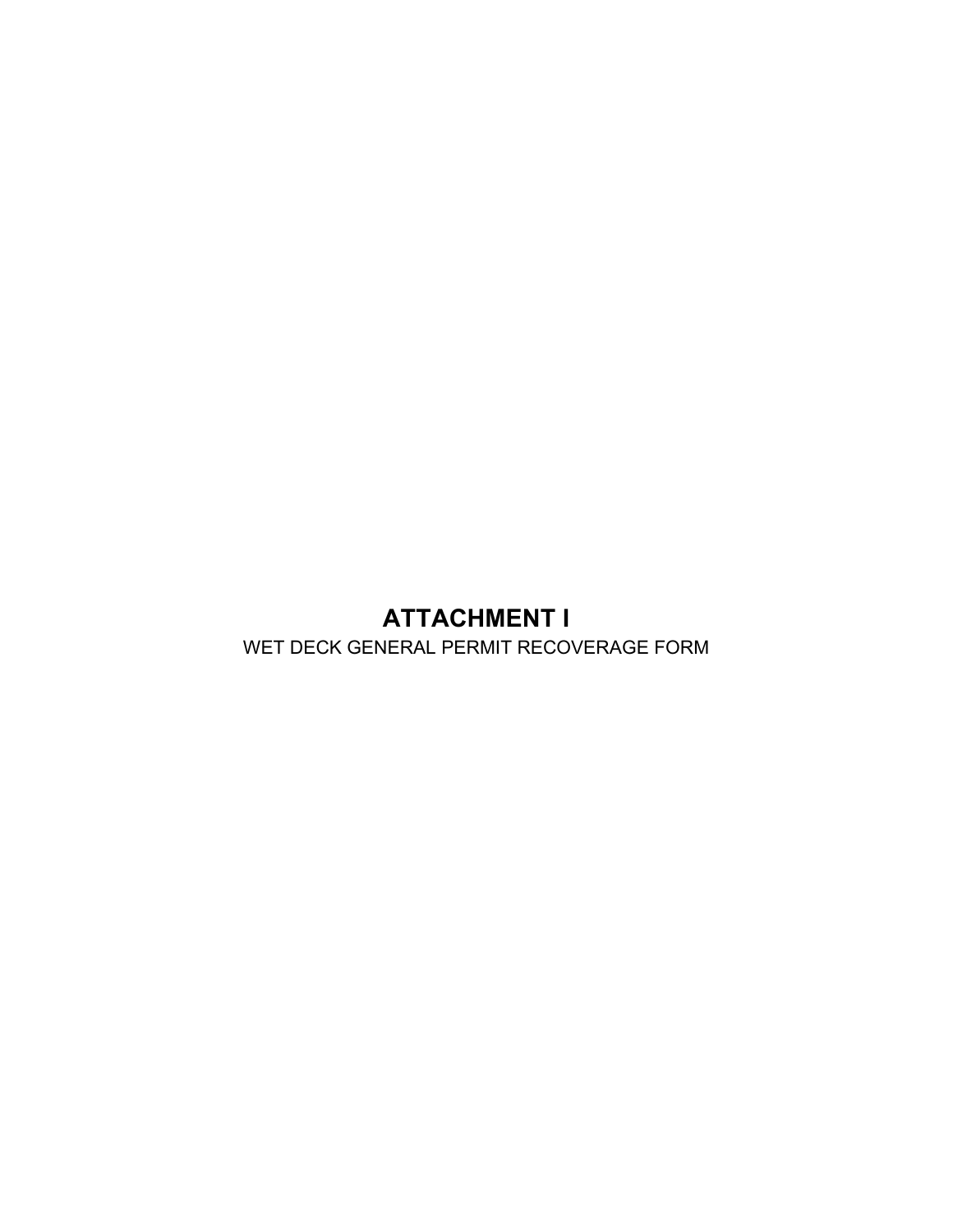|  |  | <b>IPPLOEDARIMENT OF</b> |  |
|--|--|--------------------------|--|

## WET DECK LOG SPRAY RECOVERAGE FORM

CURRENT COVERAGE NO.: MSG17 0 0 3 3



(Coverage number is located at the bottom left corner of your previous Certificate of Coverage)

| Legal Company Name: Hankins Timbers, LLC Facility Name: Hankins Timbers, LLC                                                                                                                                         |  |  |  |  |  |  |  |
|----------------------------------------------------------------------------------------------------------------------------------------------------------------------------------------------------------------------|--|--|--|--|--|--|--|
| Contact Name and Position: Dustin Tanksley, Dry Kiln Supervisor                                                                                                                                                      |  |  |  |  |  |  |  |
| Contact Area Code and Phone Number: (662) 294 - 3080 Contact Email: dustintank91@hankinslumber.com                                                                                                                   |  |  |  |  |  |  |  |
| Primary SIC Code: $(\frac{2421}{})$ P-imary NAICS Code (6-digit): $(\frac{321113}{})$                                                                                                                                |  |  |  |  |  |  |  |
| Physical Site Address - Street: 228 Murff Drive                                                                                                                                                                      |  |  |  |  |  |  |  |
| State: MS zip: 38902 County: Grenada<br>City: Grenada                                                                                                                                                                |  |  |  |  |  |  |  |
| <b>Mailing Address - Street: PO Box 1397</b>                                                                                                                                                                         |  |  |  |  |  |  |  |
| <u>State: MS zip: 38902</u><br>City: Grenada                                                                                                                                                                         |  |  |  |  |  |  |  |
| Provide the coordinates of the Plant E∎trance:                                                                                                                                                                       |  |  |  |  |  |  |  |
|                                                                                                                                                                                                                      |  |  |  |  |  |  |  |
| Latitude: 33 degrees 42 minutes 3.06 seconds Longitude: $\frac{.89}{.}$ degrees $\frac{45}{.}$ minutes $\frac{46.06}{.}$ seconds                                                                                     |  |  |  |  |  |  |  |
| Identify boiler blowdown, exterior equipment and vehicle wash waters, or engine washing waters and                                                                                                                   |  |  |  |  |  |  |  |
| associated outfall. N/A                                                                                                                                                                                              |  |  |  |  |  |  |  |
| Identified the number of outfalls/release points under this coverage? $\frac{3}{2}$                                                                                                                                  |  |  |  |  |  |  |  |
| <b>Provide the coordinates of Outfall 001:</b>                                                                                                                                                                       |  |  |  |  |  |  |  |
| Latitude: $\frac{33}{ }$ degrees $\frac{42}{ }$ minutes $\frac{32.23}{ }$ seconds<br>Longitude: $\frac{.89}{.}$ degrees $\frac{.45}{.}$ minutes $\frac{.59.74}{.}$ seconds                                           |  |  |  |  |  |  |  |
| Nearest named waterbody which storm water will enter: East to Batupan Bogue Creek                                                                                                                                    |  |  |  |  |  |  |  |
| Provide the coordinates of Outfall 002: $\square$ N/A                                                                                                                                                                |  |  |  |  |  |  |  |
| Latitude: $\frac{33}{ }$ degrees $\frac{42}{ }$ minutes $\frac{25.13}{ }$ seconds<br>Longitude: $\frac{.89}{.}$ degrees $\frac{.45}{.}$ minutes $\frac{.37.29}{.}$ seconds                                           |  |  |  |  |  |  |  |
| Nearest named waterbody which storm water will enter: East to Batupan Bogue Creek                                                                                                                                    |  |  |  |  |  |  |  |
| Provide the coordinates of Outfall 003: $\Box$ N/A                                                                                                                                                                   |  |  |  |  |  |  |  |
| Latitude: 33 degrees 42 minutes 5.65 seconds Longitude: $\frac{.69}{.}$ degrees $\frac{45}{.}$ minutes $\frac{38.99}{.}$ seconds                                                                                     |  |  |  |  |  |  |  |
| Nearest named waterbody which storm water will enter: <b>East to Batupan Bogue Creek</b>                                                                                                                             |  |  |  |  |  |  |  |
| Are there any discharges of storm water exposed to industrial activities or allowable non-storm water<br>discharges which do not drain to and cischarge from a WDLS recirculation pond? $\blacksquare$ YES $\Box$ NO |  |  |  |  |  |  |  |
| If yes, a SWPPP is required to be submitted to address this industrial stormwater. The SWPPP is maintained<br>on site and a copy is attached with this form. $\blacksquare$ YES $\Box$ NO<br>$\Box$ N/A              |  |  |  |  |  |  |  |

I certify under penalty of law that this document and all attachments were prepared under my direction or supervision in accordance with a system designed to assure that qualified personnel properly gathered and evaluated the information submitted. Based on my inquiry of the person or persons who manage the system, or those persons directly responsible for gathering the information, the information submitted is, to the best of my knowledge and belief, true, accurate and complete. I am aware that there are significant penalties for submitting false information, including the possibility of fines and imprisonment for knowing violations.

I further certify that the project continues as described in the original notice of intent. Also, I certify that I understand when coverage is terminated I am no longer authorized to emit regulated air emissions and discharge wastewater or storm water associated with industrial activity under this general permit. I understand that discharging pollutants associated with industrial activity to waters of the state without<br>NPDES coverage is in vightion of state law.

Authorized Signature (shall be signed according to ACT 4, T-4 of the GP)

 $\frac{5}{5}$   $\frac{2}{2}$ <br>Date Signed

Albert B. Hankins Jr.

**Printed Name** 

Manager **Title** 

Submit signed form online at www.mdeq.ms.gov/wdlsgp or a hard copy to Water II Branch Manager, EPD, MDEQ, PO Box 2261, Jackson, MS 39225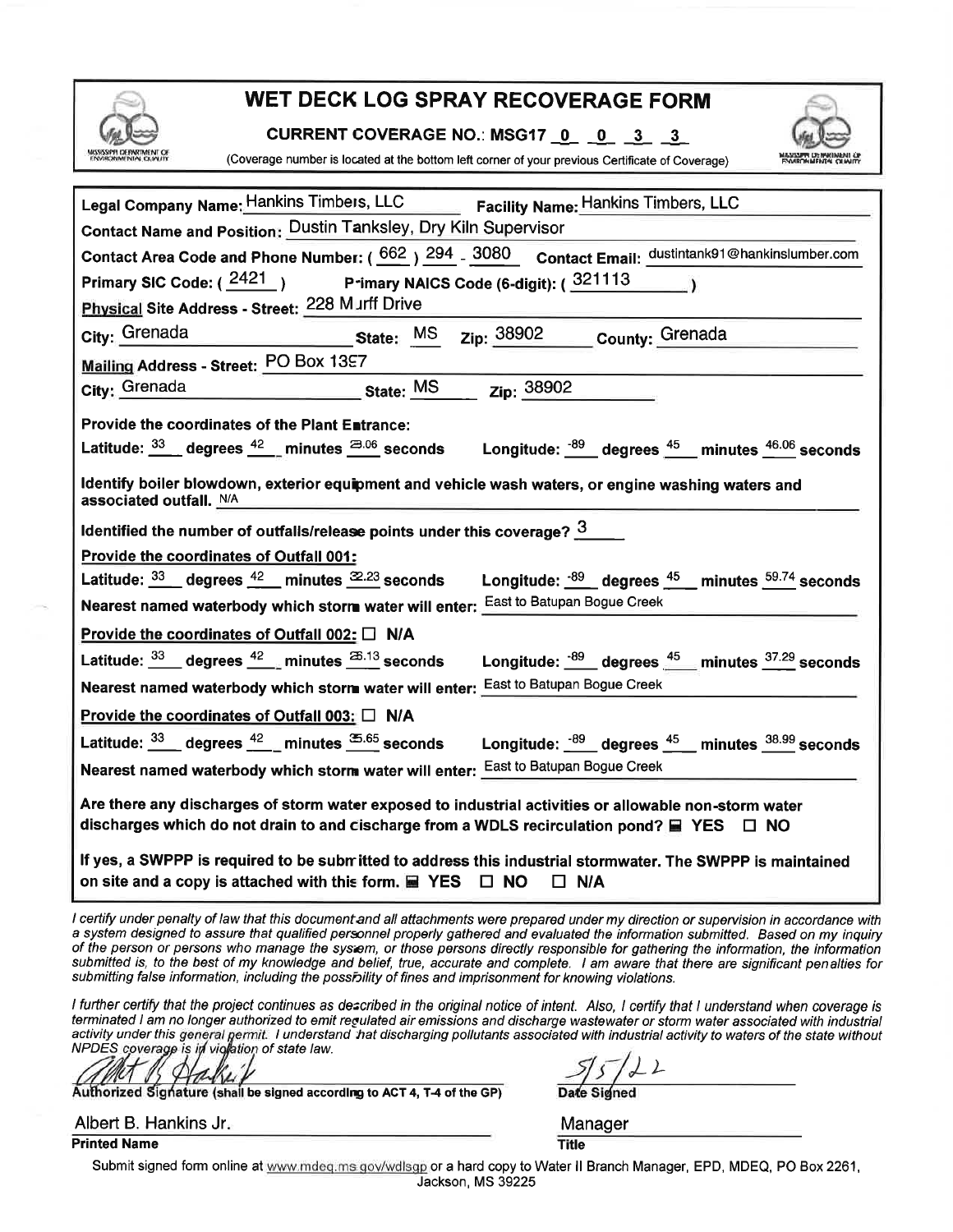# **ATTACHMENT II**

PROOF OF REGISTRATION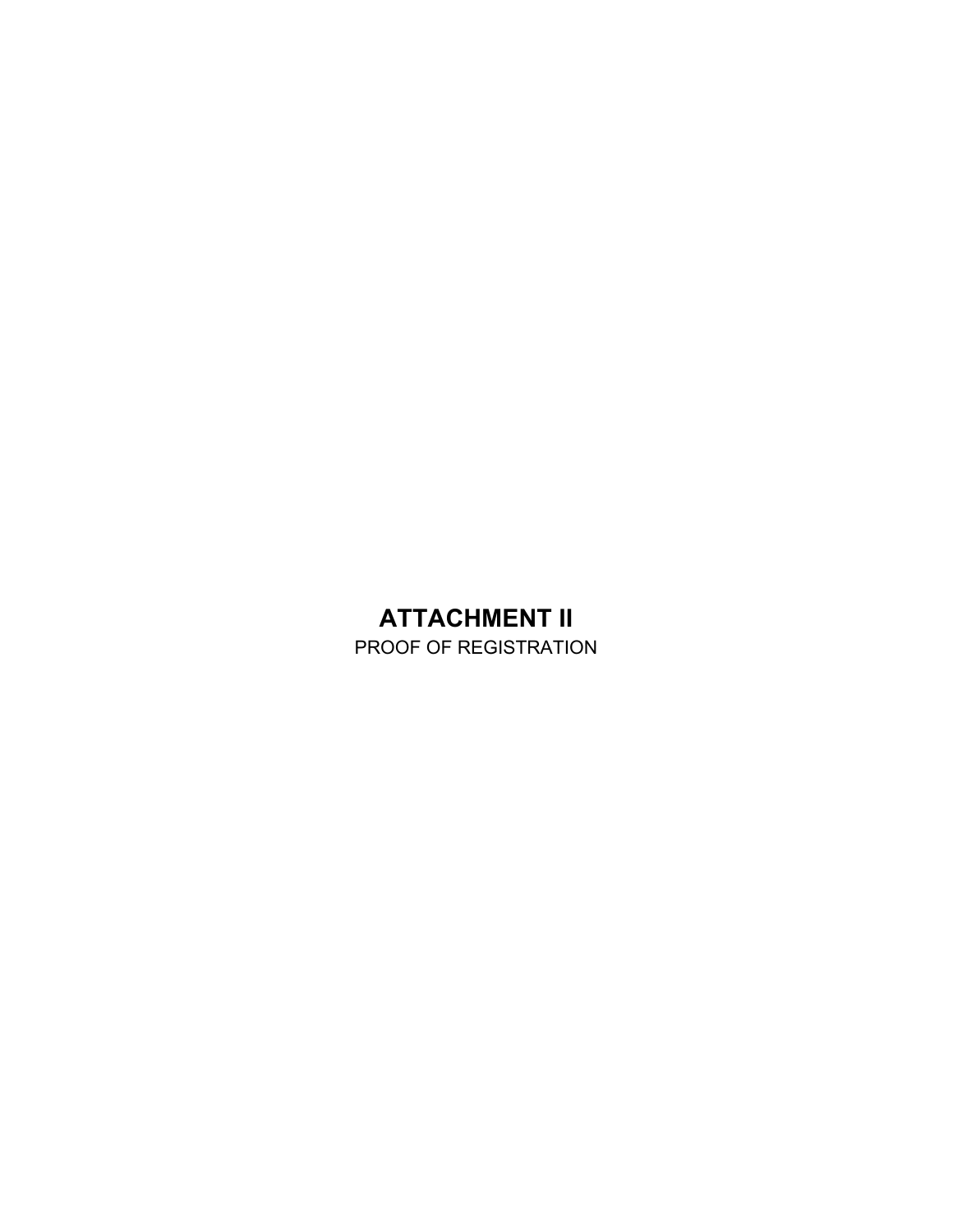

## This is not an official certificate of good standing.

| Name History                                              |                                      |       |  |
|-----------------------------------------------------------|--------------------------------------|-------|--|
| <b>Name</b>                                               | <b>Name Type</b>                     |       |  |
| Hankins Timbers, LLC                                      |                                      | Legal |  |
| <b>Business Information</b>                               |                                      |       |  |
| <b>Business Type:</b>                                     | Limited Liability Company            |       |  |
| <b>Business ID:</b>                                       | 1216448                              |       |  |
| <b>Status:</b>                                            | Good Standing                        |       |  |
| <b>Effective Date:</b>                                    | 06/12/2020                           |       |  |
| <b>State of Incorporation:</b>                            | Mississippi                          |       |  |
| <b>Principal Office Address:</b>                          | 228 Murff Drive<br>Grenada, MS 38901 |       |  |
| Registered Agent                                          |                                      |       |  |
| <b>Name</b>                                               |                                      |       |  |
| Albert B Hankins Jr                                       |                                      |       |  |
| 496 Camp McCain Road, P.O. Box 1397<br>Grenada, MS 38902  |                                      |       |  |
| Officers & Directors                                      |                                      |       |  |
| <b>Name</b>                                               | <b>Title</b>                         |       |  |
| Albert B Hankins Jr<br>P.O. Box 1397<br>Grenada, MS 38902 | Manager                              |       |  |